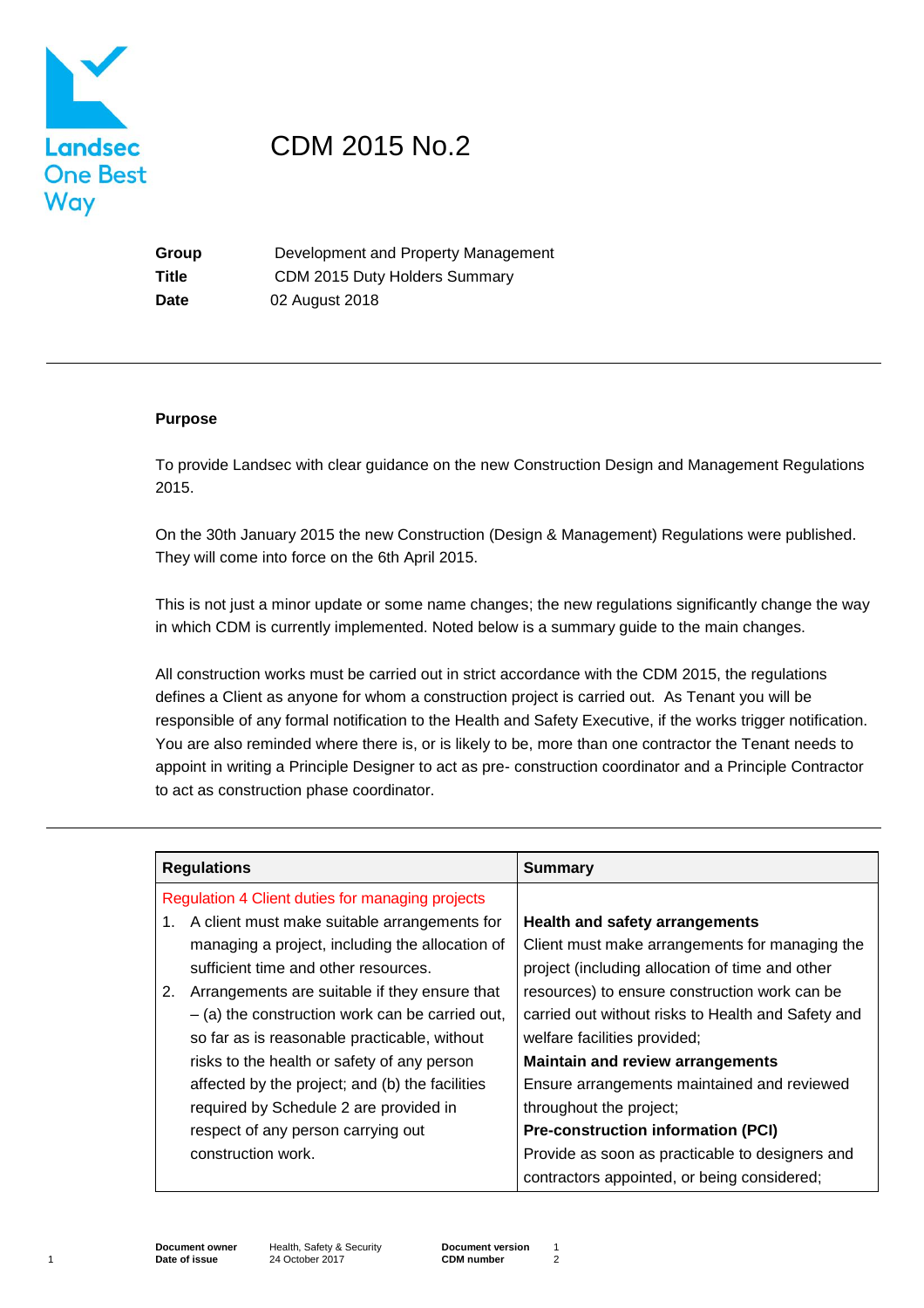

- 3. A client must ensure that these arrangements are maintained and reviewed throughout the project.
- 4. A client must provide pre-construction information as soon as is practicable to every designer and contractor appointed, or being considered for appointment, to the project.
- 5. A client must ensure that –(a) before the construction phase begins, a construction phase plan is drawn up by the contractor if there is only one contractor, or by the principal contractor; and (b) the principal designer prepares a health and safety file for the project, which – (i) complies with the requirements of regulation 12(5); (ii) is revised from time to time as appropriate to incorporate any relevant new information; and (iii) is kept available for inspection by any person who may need it to comply with the relevant legal requirements.
- 6. A client must take reasonable steps to ensure that
	- a) the principal designer complies with any other principal designer duties in regulations 11 and 12; and
	- b) the principal contractor complies with any other principal contractor duties in regulations 12 to 14;
- 7. If a client disposes of the client's interest in the structure, the client complies with the duty in paragraph (5)(b)(iii) by providing the health and safety file to the person who acquires the client's interest in the structure and ensuring that that person is aware of the nature and purpose of the file.
- 8. Where there is more than one client in relation to a project— (a) one or more of the clients may agree in writing to be treated for the purposes of these Regulations as the only client or clients; and (b)except for the duties specified in sub-paragraph (c)only the client or

## **Construction phase plan (CPP)**

Make sure CPP drawn up by the Contractor or Principal Contractor (PC) before construction phase (CP) begins;

## **Health and file (HSF)**

- Make sure Principal Designer (PD) prepare a compliant HSF which is:
- Revised from time to time to incorporate relevant new information: and is
- Kept available for inspection by any person who may need it to comply with relevant legal requirements.
	- Provide HSF to a person who acquires the client interest in structure and aware of nature and purpose;

# **Compliance by PD & PC**

Take steps to ensure PD complies with any other PD duties in Regs 11 and 12: and the PC complies with any PC duties in Regs 12 to 14;

# **Multiple clients**

Clients can agree in writing that one client only will be subject to client duties.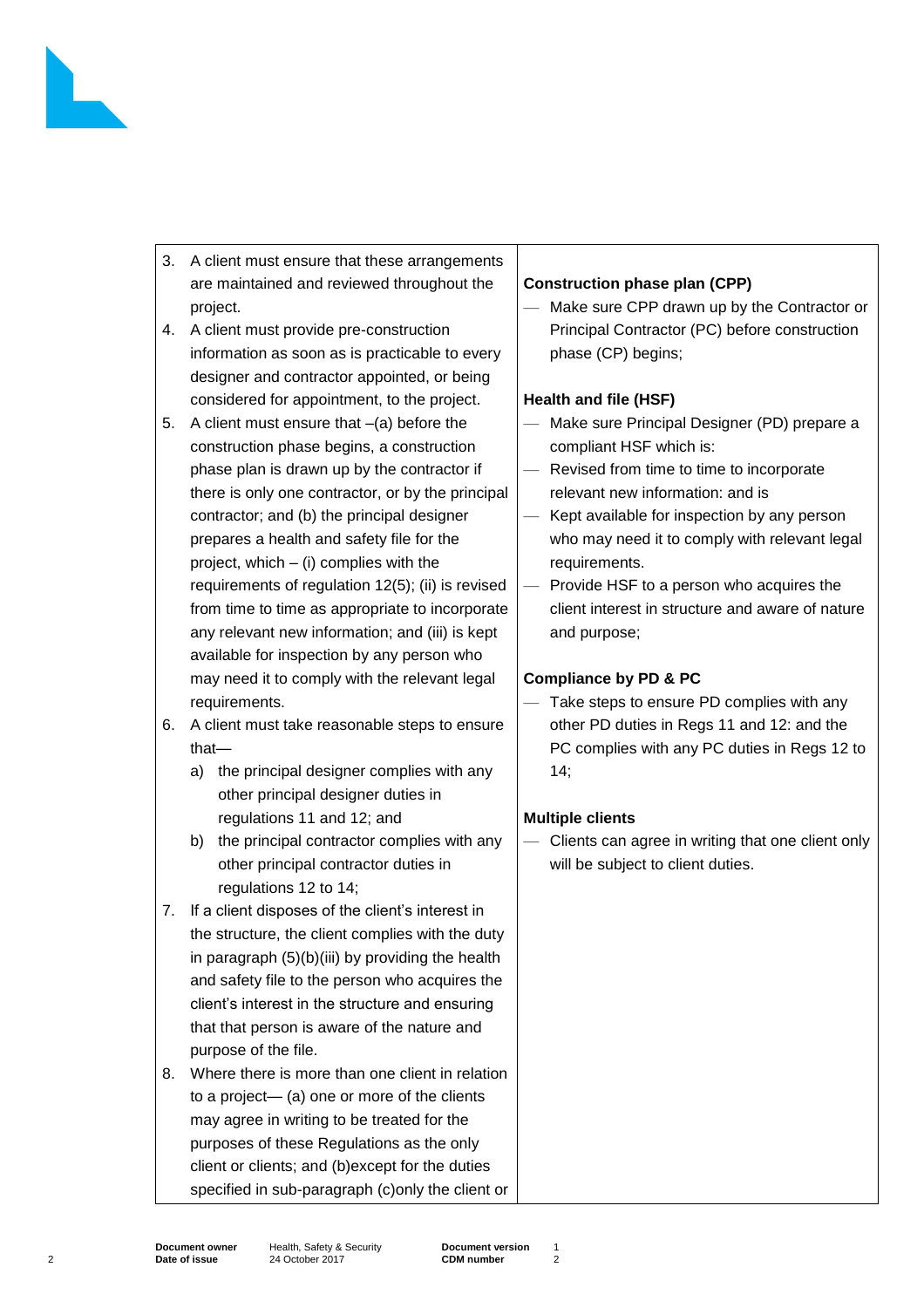|                      | clients agreed in paragraph (a) are subject to<br>the duties owed by a client under these<br>Regulations; (c)the duties in the following<br>provisions are owed by all clients $-$ (i)<br>regulation 8(4); and (ii)paragraph (4) and<br>regulation 8(6) to the extent that those duties<br>relate to information in the possession of the<br>client.                                                                                                                                                                                                                                                                                                                                                                                                                         |                                                                                                                                                                                                                                                                                                                                                                                                                                              |
|----------------------|------------------------------------------------------------------------------------------------------------------------------------------------------------------------------------------------------------------------------------------------------------------------------------------------------------------------------------------------------------------------------------------------------------------------------------------------------------------------------------------------------------------------------------------------------------------------------------------------------------------------------------------------------------------------------------------------------------------------------------------------------------------------------|----------------------------------------------------------------------------------------------------------------------------------------------------------------------------------------------------------------------------------------------------------------------------------------------------------------------------------------------------------------------------------------------------------------------------------------------|
|                      | Regulation 5 Appointment of the principal designer<br>and the principal contractor.                                                                                                                                                                                                                                                                                                                                                                                                                                                                                                                                                                                                                                                                                          |                                                                                                                                                                                                                                                                                                                                                                                                                                              |
| 1.<br>2.<br>3.<br>4. | Where there is more than one contractor, or if<br>it is reasonably foreseeable that more than<br>one contractor will be working on a project at<br>any time, the client must appoint in writing-<br>(a) a designer with control over the<br>preconstruction phase as principal designer;<br>and (b) a contractor as principal contractor.<br>The appointments must be made as soon as<br>is practicable, and in any event, before the<br>construction phase begins.<br>If the client fails to appoint a principal<br>designer, the client must fulfil the duties of the<br>principal designer in regulations 11 and 12.<br>If the client fails to appoint a principal<br>contractor, the client must fulfil the duties of<br>the principal contractor in regulations12 to 14 | PD and PC appointments (>1 contractor)<br>Where >1 contractor (or foreseeable) working<br>on project at any time client must appoint in<br>writing a designer with control over the Pre-<br>Construction Phase (PCP) as PD; and Appoint<br>a contractor as PC;<br>Appoint as soon as is practicable and before<br>the CP begins; and Client who fails to appoint<br>must fulfil PD duties (Regs 11 and 12) and PC<br>duties (Regs 12 to 14). |
|                      | <b>Regulation 6 Notification</b>                                                                                                                                                                                                                                                                                                                                                                                                                                                                                                                                                                                                                                                                                                                                             |                                                                                                                                                                                                                                                                                                                                                                                                                                              |
| 1.<br>2.             | A project is notifiable if the construction work<br>on a construction site is scheduled to- (a)<br>last longer than 30 working days and have<br>more than 20 workers working simultaneously<br>at any point in the project; or (b) exceed 500<br>person days.<br>Where a project is notifiable, the client must                                                                                                                                                                                                                                                                                                                                                                                                                                                              | Notifiable projects<br>Are projects where site construction work is<br>scheduled to last longer than 30 working days<br>and have more than 20 workers working<br>simultaneously at any point in the project; or<br>Exceed 500-person days.                                                                                                                                                                                                   |
|                      | give notice in writing to the Executive as soon<br>as is practicable before the construction<br>phase begins.                                                                                                                                                                                                                                                                                                                                                                                                                                                                                                                                                                                                                                                                | Client to give notice of project<br>Notice in writing to the HSE as soon as is<br>practicable before the CP begins containing                                                                                                                                                                                                                                                                                                                |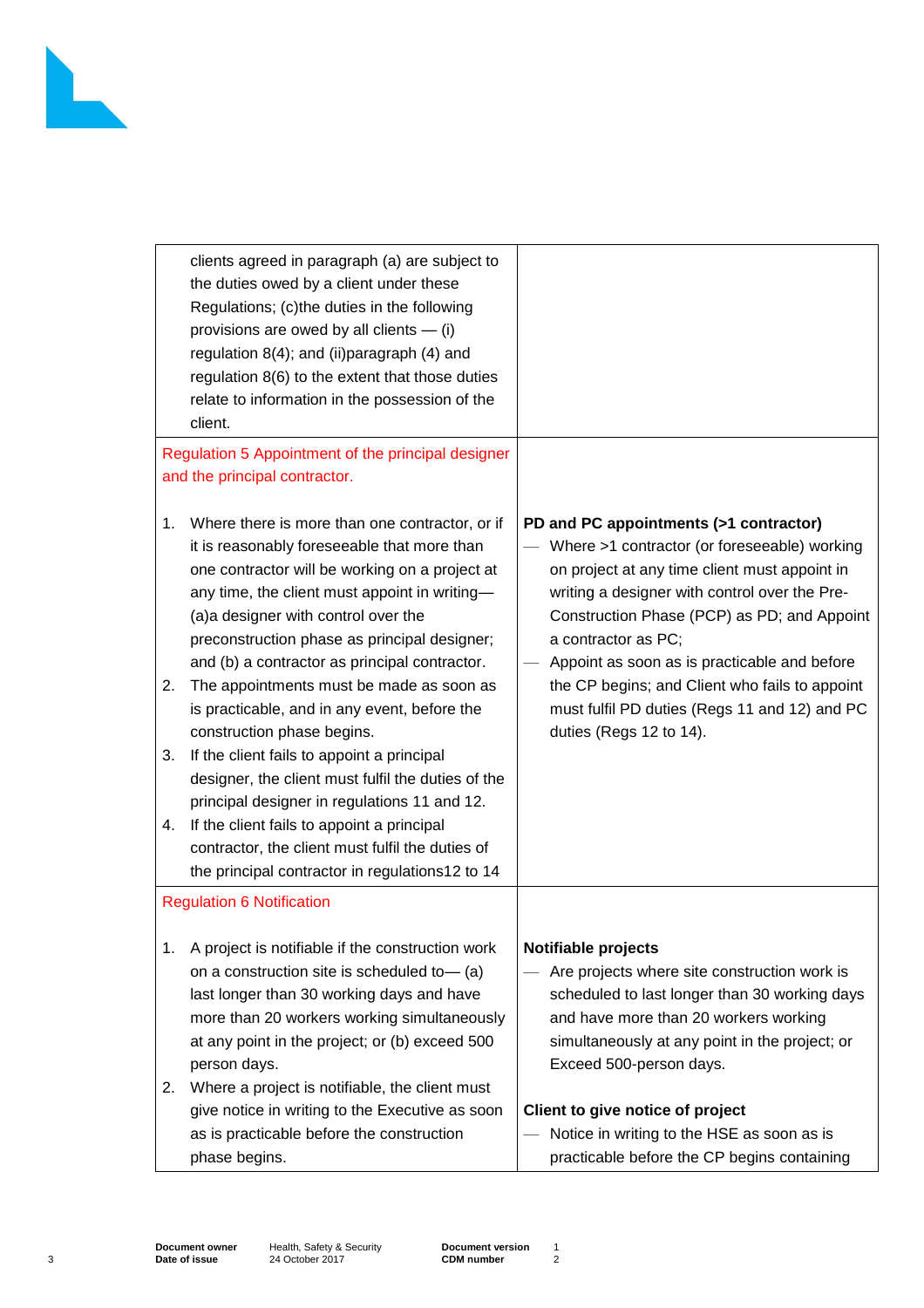

| 3. | The notice must— (a) contain the particulars<br>specified in Schedule 1; (b) be clearly<br>displayed in the construction site office in a | particulars in Schedule 1; or Notice to client on<br>GB nuclear and defence projects. |
|----|-------------------------------------------------------------------------------------------------------------------------------------------|---------------------------------------------------------------------------------------|
|    | comprehensible form where it can be read by                                                                                               | <b>Display of notice</b>                                                              |
|    | any worker engaged in the construction work;                                                                                              | Notice must be clearly displayed in the                                               |
|    | and (c) if necessary, be periodically updated.                                                                                            | construction site office where it can be read by                                      |
| 4. | Where a project includes construction work of                                                                                             | any worker engaged in the construction work                                           |
|    | a description for which the Office of Rail                                                                                                | and if necessary updated.                                                             |
|    | Regulation is thee nforcing authority by virtue                                                                                           |                                                                                       |
|    | of regulation 3 of the Health and Safety                                                                                                  |                                                                                       |
|    | (Enforcing Authority or Railways and Other                                                                                                |                                                                                       |
|    | Guided Transport Systems) Regulations 2006,                                                                                               |                                                                                       |
|    | the client must give notice to the Office of Rail                                                                                         |                                                                                       |
|    | Regulation instead of the Executive.                                                                                                      |                                                                                       |
| 5. | Where a project includes construction work on                                                                                             |                                                                                       |
|    | premises which are or are on (a) a GB nuclear                                                                                             |                                                                                       |
|    | site (within the meaning given in section 68 of                                                                                           |                                                                                       |
|    | the Energy Act 2013); (b) an authorised                                                                                                   |                                                                                       |
|    | defence site (within the meaning given in                                                                                                 |                                                                                       |
|    | regulation 2(1) or the Health and Safety                                                                                                  |                                                                                       |
|    | (Enforcing Authority) Regulations 1998); or (c)                                                                                           |                                                                                       |
|    | a new nuclear build site (within the meaning                                                                                              |                                                                                       |
|    | given in regulation 2A of those Regulations),                                                                                             |                                                                                       |
|    | the client.                                                                                                                               |                                                                                       |
|    | <b>Regulation 7 Application to domestic clients</b>                                                                                       |                                                                                       |
|    |                                                                                                                                           |                                                                                       |
| 1. | Where the client is a domestic client the duties                                                                                          |                                                                                       |
|    | in regulations $4(1)$ to (7) and 6 must be carried                                                                                        |                                                                                       |
|    | out by - (a) the contractor for a project where                                                                                           |                                                                                       |
|    | there is only one contractor; (b) the principal                                                                                           |                                                                                       |
|    | contractor for a project where there is more                                                                                              |                                                                                       |
|    | than one contractor; or (c) the principal                                                                                                 |                                                                                       |
|    | designer where there is a written agreement                                                                                               |                                                                                       |
|    | that the principal designer will fulfil those                                                                                             |                                                                                       |
|    | duties.                                                                                                                                   |                                                                                       |
| 2. | If a domestic client fails to make the                                                                                                    |                                                                                       |
|    | appointments required by regulation 5- (a)                                                                                                |                                                                                       |
|    | the designer in control of the pre-construction                                                                                           |                                                                                       |
|    | phase of the project is the principal                                                                                                     |                                                                                       |
|    | designer; (b) the contractor in control of the                                                                                            |                                                                                       |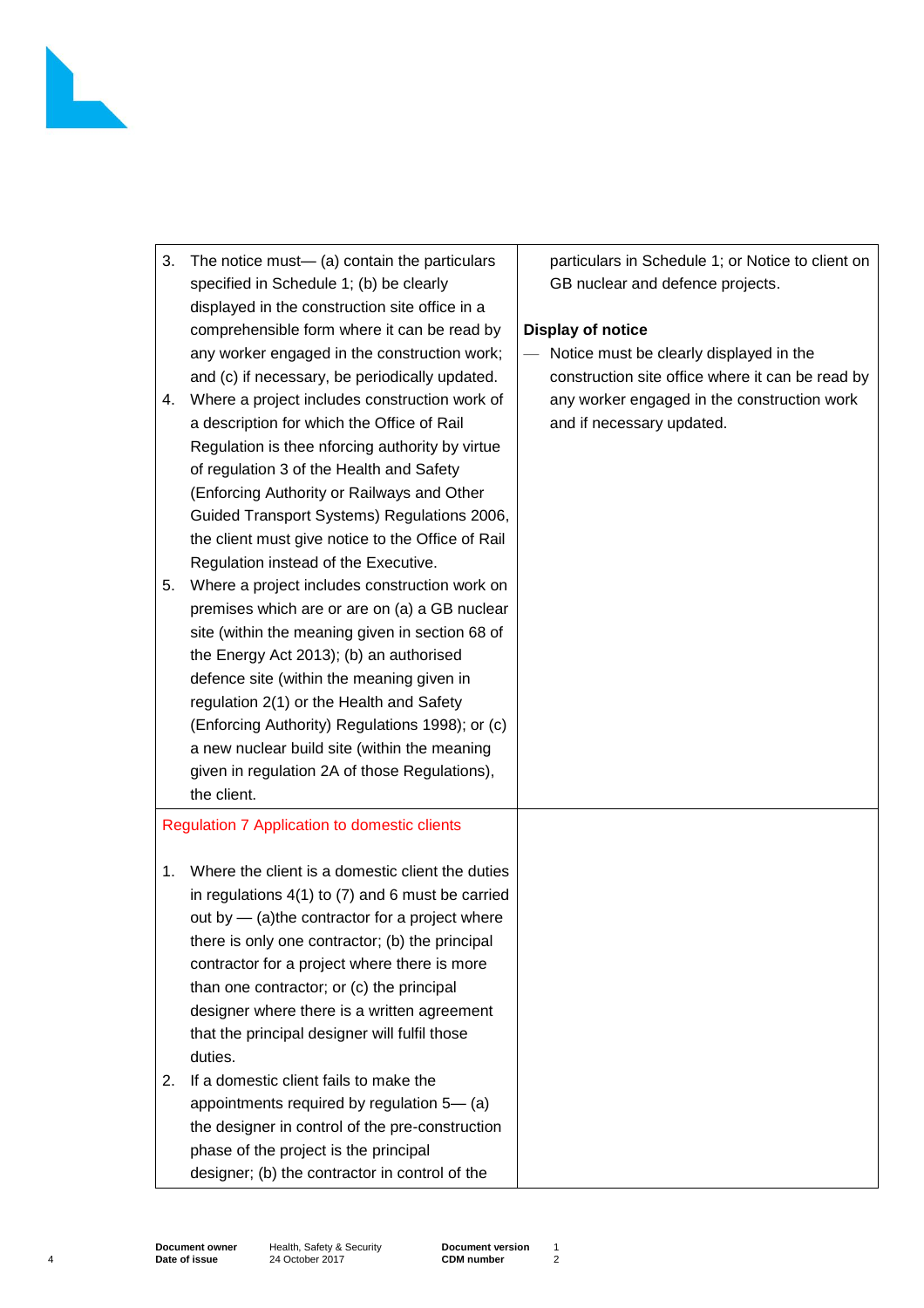

construction phase of the project is the principal contractor.

3. 3. Regulation 5(3) and (4) does not apply to a domestic client.

### Regulation 8 General duties

- 1. A designer (including a principal designer) or contractor (including a principal contractor) appointed to work on a project must have the skills, knowledge and experience and, if they are an organisation, the organisational capability, necessary to fulfil the role that they are appointed to undertake, in a manner that secures the health and safety of any person affected by the project.
- 2. A designer or contractor must not accept an appointment to a project unless they fulfil the conditions in paragraph (1).
- 3. A person who is responsible for appointing a designer or contractor to carry out work on a project must take reasonable steps to satisfy themselves that the designer or contractor fulfils the conditions in paragraph (1).
- 4. A person with a duty or function under these Regulations must cooperate with any other person working on or in relation to a project at the same or an adjoining construction site to the extent necessary to enable any person with a duty or function to fulfil that duty or function.
- 5. A person working on a project under the control of another must report to that person anything they are aware of in relation to the project which is likely to endanger their own health or safety or that of others.
- 6. Any person who is required by these Regulations to provide information or instruction must ensure the information or instruction is comprehensible and provided as soon as is practicable.

## **Skills, knowledge, training and Experience**

- Designers (including PD) or Contractor
	- (including PC) must have skills, knowledge, training and experience necessary to fulfil the role in a manner that secures the Health and Safety of any person affected;
- Organisations must have the organisational capability.

## **Checks on skills**

Person appointing must take steps to satisfy themselves that the designer or contractor fulfils the conditions above.

### **Acceptance of appointments**

Designer or contractor must not accept an appointment unless they fulfil the conditions above.

## **Cooperation by all**

Person with a duty or function must cooperate with others working on or in relation to a project at same or adjoining site.

## **Reporting danger**

— Persons under the control of another must report to that person anything they are aware of in relation to the project which is likely to endanger their own H&S or that of others.

### **Information and instruction**

Any person required to provide must ensure comprehensible and provided soon as is practicable.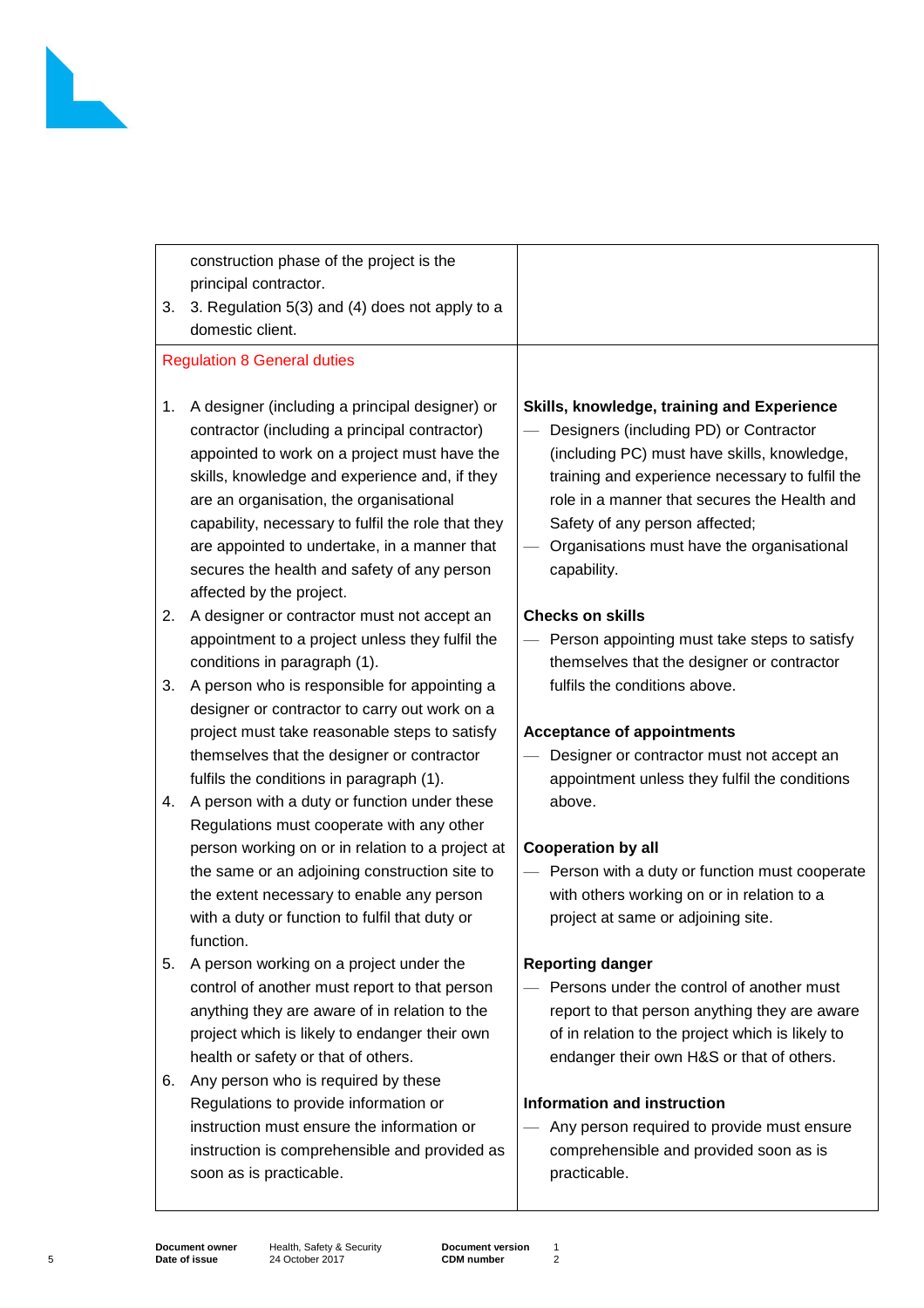

| 7.                                                                  | To the extent that they are applicable to a<br>domestic client, the duties in paragraphs (3),<br>(4) and (6) must be carried out by the person<br>specified in regulation 7(1).                                                                                                                                                                                                                       | <b>Domestic projects</b><br>Above where applicable to a domestic client<br>carried out by the person specified in<br>regulation 7(1).                                                                                                                                                                                                                  |
|---------------------------------------------------------------------|-------------------------------------------------------------------------------------------------------------------------------------------------------------------------------------------------------------------------------------------------------------------------------------------------------------------------------------------------------------------------------------------------------|--------------------------------------------------------------------------------------------------------------------------------------------------------------------------------------------------------------------------------------------------------------------------------------------------------------------------------------------------------|
|                                                                     | <b>Regulation 9 Duties of designers</b>                                                                                                                                                                                                                                                                                                                                                               |                                                                                                                                                                                                                                                                                                                                                        |
| 1.                                                                  | A designer must not commence work in<br>relation to a project unless satisfied that the<br>client is aware of the duties owed by the client<br>under these Regulations.                                                                                                                                                                                                                               | <b>Check client awareness</b><br>Designer must not commence work unless<br>satisfied the client aware of client CDM duties.                                                                                                                                                                                                                            |
| 2.                                                                  | When preparing or modifying a design the<br>designer must take into account the general<br>principles of prevention and any pre-<br>construction information to eliminate, so far as<br>is reasonably practicable, foreseeable risks to<br>the health or safety of any person-(a)<br>carrying out or liable to be affected by                                                                         | <b>Eliminate risks</b><br>When preparing or modifying a design take<br>into account the GPP and any PCI to eliminate<br>risks. If it is not possible to eliminate risks:<br>Reduce and control risks<br>Take steps to reduce or, if not possible,                                                                                                      |
|                                                                     | construction work; (b) maintaining or cleaning<br>a structure; or (c) using a structure designed<br>as a workplace.                                                                                                                                                                                                                                                                                   | control the risks through the subsequent<br>design process.                                                                                                                                                                                                                                                                                            |
| 3.                                                                  | If it is not possible to eliminate these risks, the<br>designer must, so far as is reasonably<br>practicable- (a) take steps to reduce or, if<br>that is not possible, control the risks through<br>the subsequent design process; (b) provide<br>information about those risks to the principal<br>designer; and (c) ensure appropriate<br>information is included in the health and safety<br>file. | <b>Information about risks</b><br>Provide information about risks to the PD and<br>ensure appropriate information is included in<br>the health and safety file;<br>Provide sufficient information about the<br>design, construction or maintenance of the<br>structure, to adequately assist the client, other<br>designers and contractors to comply. |
| 4.                                                                  | A designer must take all reasonable steps to<br>provide, with the design, sufficient information<br>about the design, construction or maintenance<br>of the structure, to adequately assist the<br>client, other designers and contractors to<br>comply with their duties under these<br>Regulations.                                                                                                 |                                                                                                                                                                                                                                                                                                                                                        |
| Regulation 10 Designs prepared or modified<br>outside Great Britain |                                                                                                                                                                                                                                                                                                                                                                                                       |                                                                                                                                                                                                                                                                                                                                                        |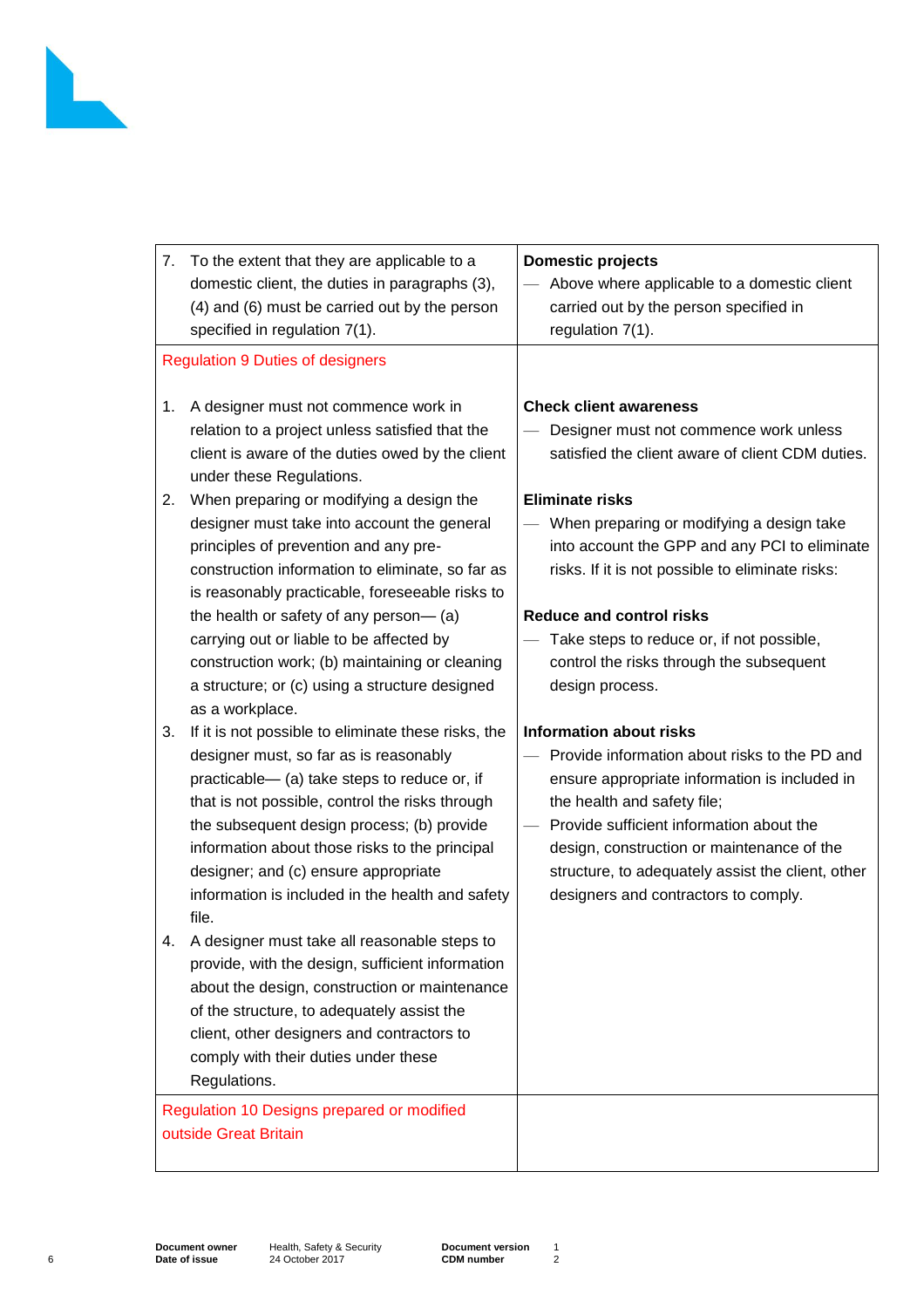

| 1.<br>2. | Where a design is prepared or modified<br>outside Great Britain for use in construction<br>work to which these Regulations apply- (a)<br>the person who commissions it, if established<br>within Great Britain; or (b) if that person is not<br>so established, the client for the project, must<br>ensure that regulation 9 is complied with.<br>This regulation does not apply to a domestic<br>client. | <b>Designs prepared outside GB</b><br>Person commissioning or client must ensure<br>designer duty compliance; and not applicable<br>to domestic client. |
|----------|-----------------------------------------------------------------------------------------------------------------------------------------------------------------------------------------------------------------------------------------------------------------------------------------------------------------------------------------------------------------------------------------------------------|---------------------------------------------------------------------------------------------------------------------------------------------------------|
|          | Regulation 11 Duties of a principal designer                                                                                                                                                                                                                                                                                                                                                              |                                                                                                                                                         |
|          |                                                                                                                                                                                                                                                                                                                                                                                                           |                                                                                                                                                         |
|          | in relation to health and safety at the pre-                                                                                                                                                                                                                                                                                                                                                              |                                                                                                                                                         |
|          | construction phase                                                                                                                                                                                                                                                                                                                                                                                        |                                                                                                                                                         |
|          |                                                                                                                                                                                                                                                                                                                                                                                                           |                                                                                                                                                         |
| 1.       | The principal designer must plan, manage and                                                                                                                                                                                                                                                                                                                                                              | Plan, manage, monitor & coordinate                                                                                                                      |
|          | monitor the pre-construction phase and                                                                                                                                                                                                                                                                                                                                                                    | PD must plan, manage and monitor the PCP                                                                                                                |
|          | coordinate matters relating to health and                                                                                                                                                                                                                                                                                                                                                                 | and coordinate matters relating to Health and                                                                                                           |
|          | safety during the pre-construction phase to                                                                                                                                                                                                                                                                                                                                                               | Safety during PCP to ensure that project is                                                                                                             |
|          | ensure that, so far as is reasonably                                                                                                                                                                                                                                                                                                                                                                      | carried out without risks to Health and Safety                                                                                                          |
|          | practicable, the project is carried out without                                                                                                                                                                                                                                                                                                                                                           | and in fulfilling these duties the PD must also:                                                                                                        |
|          | risks to health or safety.                                                                                                                                                                                                                                                                                                                                                                                |                                                                                                                                                         |
| 2.       | In fulfilling the duties in paragraph (1), and in                                                                                                                                                                                                                                                                                                                                                         | <b>General principles of prevention</b>                                                                                                                 |
|          | particular when - (a) design, technical and                                                                                                                                                                                                                                                                                                                                                               | Take into account GPP and the content of any                                                                                                            |
|          | organisational aspects are being decided in                                                                                                                                                                                                                                                                                                                                                               | CPP and HSF.                                                                                                                                            |
|          | order to plan the various items or stages of                                                                                                                                                                                                                                                                                                                                                              |                                                                                                                                                         |
|          | work which are to take place simultaneously                                                                                                                                                                                                                                                                                                                                                               | Identify & eliminate or control risks                                                                                                                   |
|          | or in succession; and (b) estimating the period                                                                                                                                                                                                                                                                                                                                                           |                                                                                                                                                         |
|          | of time required to complete such work or                                                                                                                                                                                                                                                                                                                                                                 | Identify and eliminate or control foreseeable                                                                                                           |
|          | work stages, the principal designer must take                                                                                                                                                                                                                                                                                                                                                             | risks to Health and Safety of any person                                                                                                                |
|          | into account the general principles of                                                                                                                                                                                                                                                                                                                                                                    | carrying out or affected by construction work;                                                                                                          |
|          | prevention and, where relevant, the content of                                                                                                                                                                                                                                                                                                                                                            | maintaining or cleaning a structure; or using a                                                                                                         |
|          | any construction phase plan and health and                                                                                                                                                                                                                                                                                                                                                                | structure as a place of work.                                                                                                                           |
|          | safety file.                                                                                                                                                                                                                                                                                                                                                                                              |                                                                                                                                                         |
| 3.       | In fulfilling the duties in paragraph (1), the                                                                                                                                                                                                                                                                                                                                                            | <b>Designer compliance</b>                                                                                                                              |
|          | principal designer must identify and eliminate                                                                                                                                                                                                                                                                                                                                                            | Ensure designers comply with their duties to                                                                                                            |
|          | or control, so far as is reasonably practicable,                                                                                                                                                                                                                                                                                                                                                          | eliminate, reduce and control risk and provide                                                                                                          |
|          | foreseeable risks to the health or safety of any                                                                                                                                                                                                                                                                                                                                                          | information.                                                                                                                                            |
|          |                                                                                                                                                                                                                                                                                                                                                                                                           |                                                                                                                                                         |
|          | person- (a) carrying out or liable to be                                                                                                                                                                                                                                                                                                                                                                  |                                                                                                                                                         |
|          | affected by construction work; (b) maintaining                                                                                                                                                                                                                                                                                                                                                            | <b>Cooperation of all</b>                                                                                                                               |
|          | or cleaning a structure; or (c) using a structure                                                                                                                                                                                                                                                                                                                                                         | Ensure that all persons working in relation to                                                                                                          |
|          | designed as a workplace.                                                                                                                                                                                                                                                                                                                                                                                  | the PCP cooperate with the client, PD and                                                                                                               |
|          |                                                                                                                                                                                                                                                                                                                                                                                                           | each other; and                                                                                                                                         |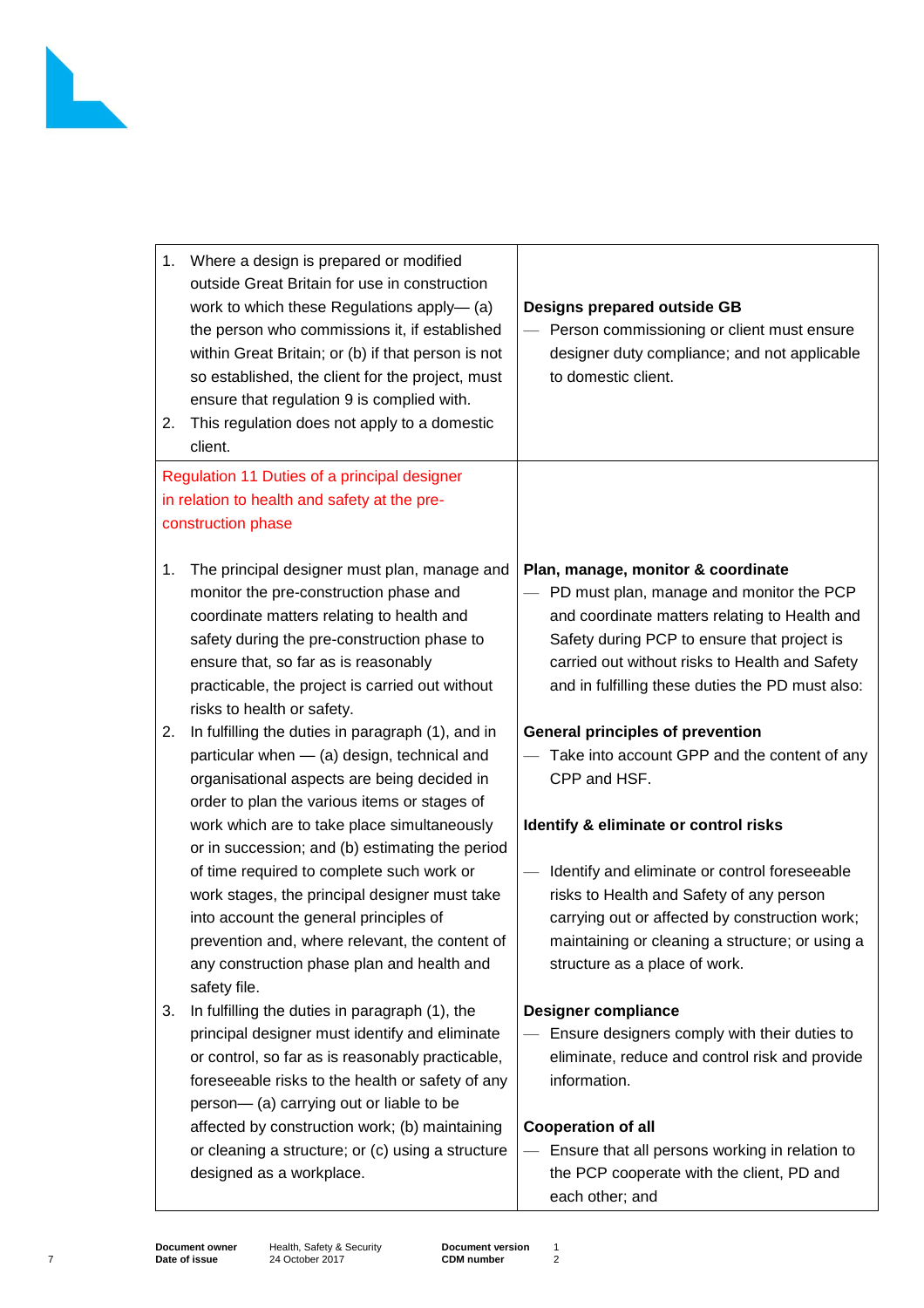

| 4.<br>5.<br>6.<br>7. | In fulfilling the duties in paragraph (1), the<br>principal designer must ensure all designers<br>comply with their duties in regulation 9.<br>In fulfilling the duty to coordinate health and<br>safety matters in paragraph (1), the principal<br>designer must ensure that all persons working<br>in relation to the preconstruction phase<br>cooperate with the client, the principal<br>designer and each other.<br>The principal designer must- $(a)$ assist the<br>client in the provision of the pre-construction<br>information required by regulation 4(4); and<br>(b) so far as it is within the principal designer's<br>control, provide pre-construction information,<br>promptly and in a convenient form, to every<br>designer and contractor appointed, or being<br>considered for appointment, to the project.<br>The principal designer must liaise with the<br>principal contractor for the duration of the<br>principal designer's appointment and share<br>with the principal contractor information<br>relevant to the planning, management and<br>monitoring of the construction phase and the | <b>Pre-construction information</b><br>Assist client in the provision of PCI and<br>provide promptly and in a convenient form, to<br>every designer and contractor appointed, or<br>being considered for appointment.<br><b>Construction phase liaison</b><br>Liaise with the PC and share with the PC<br>information relevant to the planning,<br>management and monitoring of the CP and<br>the coordination of Health and Safety matters<br>during CP. |
|----------------------|-----------------------------------------------------------------------------------------------------------------------------------------------------------------------------------------------------------------------------------------------------------------------------------------------------------------------------------------------------------------------------------------------------------------------------------------------------------------------------------------------------------------------------------------------------------------------------------------------------------------------------------------------------------------------------------------------------------------------------------------------------------------------------------------------------------------------------------------------------------------------------------------------------------------------------------------------------------------------------------------------------------------------------------------------------------------------------------------------------------------------|-----------------------------------------------------------------------------------------------------------------------------------------------------------------------------------------------------------------------------------------------------------------------------------------------------------------------------------------------------------------------------------------------------------------------------------------------------------|
|                      | coordination of health and safety matters                                                                                                                                                                                                                                                                                                                                                                                                                                                                                                                                                                                                                                                                                                                                                                                                                                                                                                                                                                                                                                                                             |                                                                                                                                                                                                                                                                                                                                                                                                                                                           |
|                      | during the construction phase                                                                                                                                                                                                                                                                                                                                                                                                                                                                                                                                                                                                                                                                                                                                                                                                                                                                                                                                                                                                                                                                                         |                                                                                                                                                                                                                                                                                                                                                                                                                                                           |
|                      | Regulation 12 Construction phase plan and health<br>and safety file                                                                                                                                                                                                                                                                                                                                                                                                                                                                                                                                                                                                                                                                                                                                                                                                                                                                                                                                                                                                                                                   |                                                                                                                                                                                                                                                                                                                                                                                                                                                           |
| 1.                   | During the pre-construction phase, and before<br>setting up a construction site, the principal<br>contractor must draw up aconstruction phase<br>plan or make arrangements for a construction<br>phase plan to be drawn up.                                                                                                                                                                                                                                                                                                                                                                                                                                                                                                                                                                                                                                                                                                                                                                                                                                                                                           | CPP drawing up by PC<br>— During PCP, and before setting up a<br>construction site, PC must draw up a CPP or<br>make arrangements for CPP to be drawn up.                                                                                                                                                                                                                                                                                                 |
| 2.                   | The construction phase plan must set out the<br>health and safety arrangements and site rules<br>taking account, where necessary, of the<br>industrial activities taking place on the<br>construction site and, where applicable, must<br>include specific measures concerning work<br>which falls within one or more of the<br>categories set out in Schedule 3.                                                                                                                                                                                                                                                                                                                                                                                                                                                                                                                                                                                                                                                                                                                                                     | <b>CPP content</b><br>CPP must set out the Health and Safety<br>arrangements and site rules taking account<br>any industrial activities taking place on the site<br>and include specific measures concerning<br>work, which falls within one or more of the<br>categories set out in Schedule 3.                                                                                                                                                          |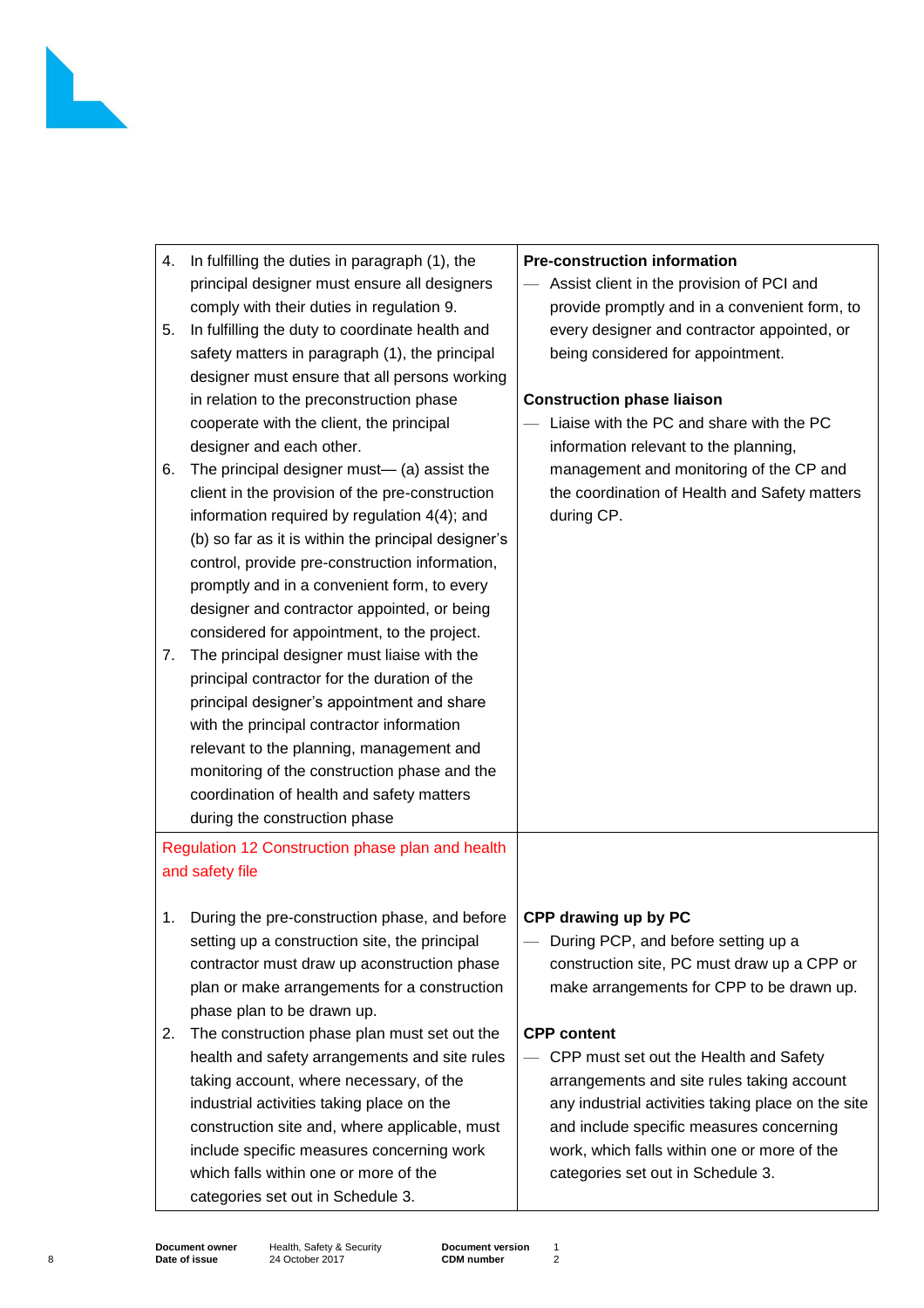

- 3. The principal designer must assist the principal contractor in preparing the construction phase plan by providing to the principal contractor all information the principal designer holds that is relevant to the construction phase plan including— (a) preconstruction information obtained from the client; (b) any information obtained from designers under regulation 9(3)(b).
- 4. Throughout the project the principal contractor must ensure that the construction phase plan is appropriately reviewed, updated and revised from time to time so that it continues to be sufficient to ensure that construction work is carried out, so far as is reasonably practicable, without risks to health or safety.
- 5. During the pre-construction phase, the principal designer must prepare a health and safety file appropriate to the characteristics of the project which must contain information relating to the project which is likely to be needed during any subsequent project to ensure the health and safety of any person.
- 6. The principal designer must ensure that the health and safety file is appropriately reviewed, updated and revised from time to time to take account of the work and any changes that have occurred.
- 7. During the project, the principal contractor must provide the principal designer with any information in the principal contractor's possession relevant to the health and safety file, for inclusion in the health and safety file.
- 8. If the principal designer's appointment concludes before the end of the project, the principal designer must pass the health and safety file to the principal contractor.
- 9. Where the health and safety file is passed to the principal contractor under paragraph (8), the principal contractor must ensure that the health and safety file is appropriately

# **Informaton from PD to PC**

PD must assist PC in preparing CPP by providing all information PD holds that is relevant to the CPP including PCI from the client and any information obtained from designers.

# **CPP reviews**

PC must throughout project ensure CPP is reviewed, updated and revised so it continues to be sufficient to ensure that construction work is carried out without risks to Health and Safety.

## **HSF preparation**

— During the PCP the PD must prepare a HSF containing information relating to the project likely to be needed during any subsequent project to ensure the Health and Safety of any person.

## **HSF reviews**

— PD must ensure that the HSF reviewed, updated and revised to take account of the work and any changes that have occurred.

## **Information from PC to PD**

— During project PC must provide PD with any information in the PCs possession relevant to the HSF for inclusion in HSF.

## **HSF transfers**

PD must pass HSF to PC if appointment concludes before the end of the project and where it is:

- PC must ensure HSF reviewed, updated and revised to take account of the work and any changes that have occurred; and
- At the end of the project PD or PC must pass HSF to client.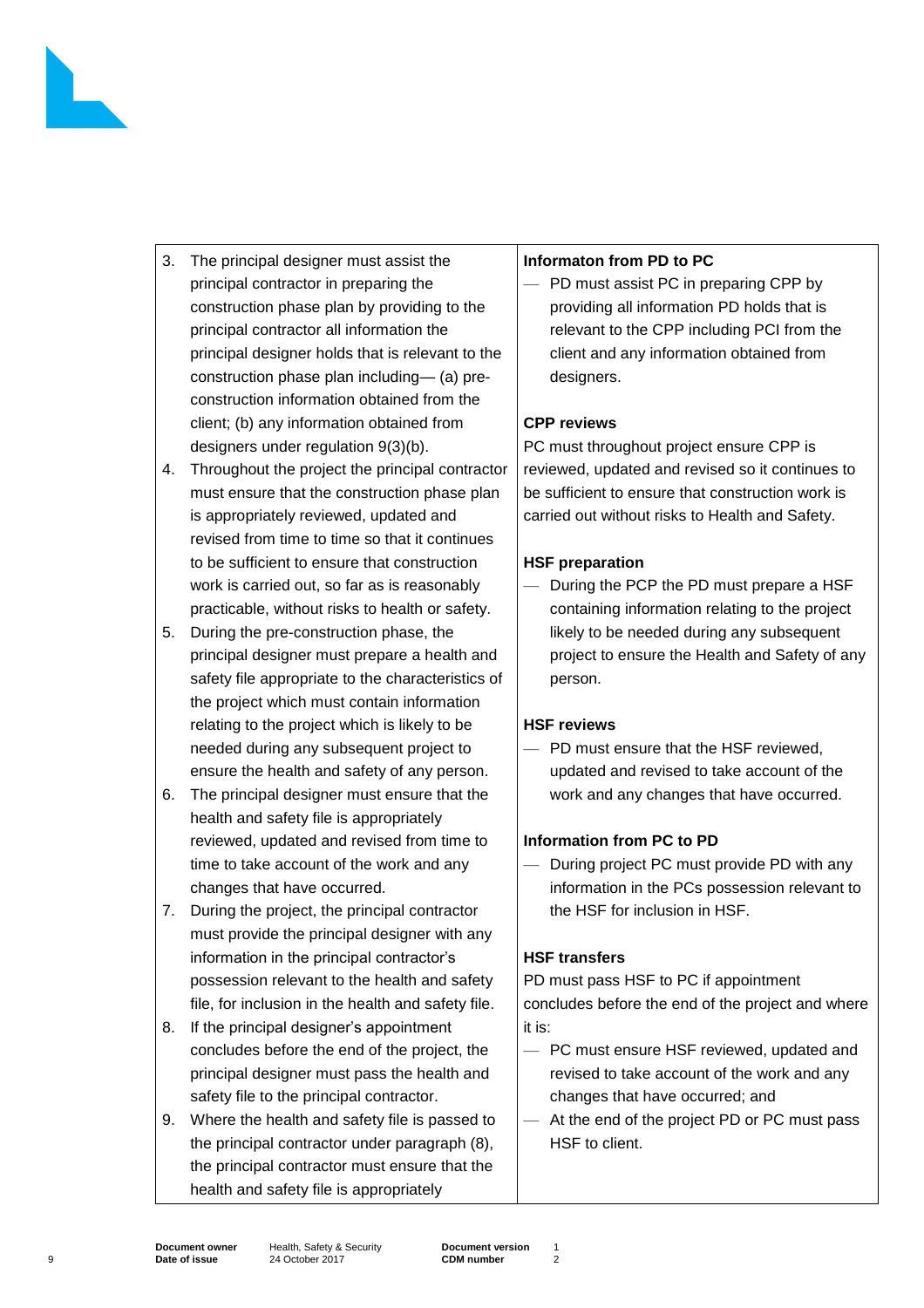|          | reviewed, updated and revised from time to<br>time to take account of the work and any<br>changes that have occurred.<br>10. At the end of the project, the principal<br>designer, or where there is no principal<br>designer the principal contractor, must pass<br>the health and safety file to the client                                                                                                                                                                                                                                                                                                                                                                                                      |                                                                                                                                                                                                                                                                                                                                                                                                                                                                                                                                                                                                              |
|----------|--------------------------------------------------------------------------------------------------------------------------------------------------------------------------------------------------------------------------------------------------------------------------------------------------------------------------------------------------------------------------------------------------------------------------------------------------------------------------------------------------------------------------------------------------------------------------------------------------------------------------------------------------------------------------------------------------------------------|--------------------------------------------------------------------------------------------------------------------------------------------------------------------------------------------------------------------------------------------------------------------------------------------------------------------------------------------------------------------------------------------------------------------------------------------------------------------------------------------------------------------------------------------------------------------------------------------------------------|
|          | Regulation 13 Duties of a principal contractor in<br>relation to health and safety at the construction<br>phase                                                                                                                                                                                                                                                                                                                                                                                                                                                                                                                                                                                                    |                                                                                                                                                                                                                                                                                                                                                                                                                                                                                                                                                                                                              |
| 1.<br>2. | The principal contractor must plan, manage<br>and monitor the construction phase and<br>coordinate matters relating to health and<br>safety during the construction phase to ensure<br>that, so far as is reasonably practicable,<br>construction work is carried out without risks<br>to health or safety;<br>In fulfilling the duties in paragraph (1), and in<br>particular when-(a) design, technical and<br>organisational aspects are being decided in<br>order to plan the various items or stages of<br>work which are to take place simultaneously<br>or in succession; and (b) estimating the period<br>of time required to complete the work or work<br>stages; the principal contractor must take into | Plan, manage, monitor & coordinate<br>PC must plan, manage and monitor the CP;<br>and to ensure construction work is carried out<br>without risks to Health and Safety;<br>Coordinate matters relating to Health and<br>Safety during the CP phase to ensure<br>construction work is carried out without risks to<br><b>H&amp;S.</b><br><b>General principals of prevention</b><br>PC must take into account GPP in fulfilling the<br>above, and in particular when design,<br>technical and organisational aspects are being<br>decided and estimating the period of time<br>required to complete the work. |
| 3.       | account the general principles of prevention.<br>The principal contractor must $-$ (a) organise<br>cooperation between contractors (including<br>successive contractors on the same<br>construction site):(b) coordinate<br>implementation by the contractors of<br>applicable legal requirements for health and<br>safety; and (c) ensure that employers and, if<br>necessary for the protection of workers, self-<br>employed persons - (i) apply the general<br>principles of prevention in a consistent<br>manner, and in particular when complying with<br>the provisions of Part 4; (ii) where required,                                                                                                     | <b>Organise cooperation</b><br>PC must organise cooperation between<br>contractors and coordinate implementation by<br>the contractors of legal requirements and<br>ensure that employers etc. apply the GPP in a<br>consistent manner (particular re Part 4) and<br>follow the CPP.<br><b>Site Induction (SI)</b><br>PC must ensure that suitable SI provided                                                                                                                                                                                                                                               |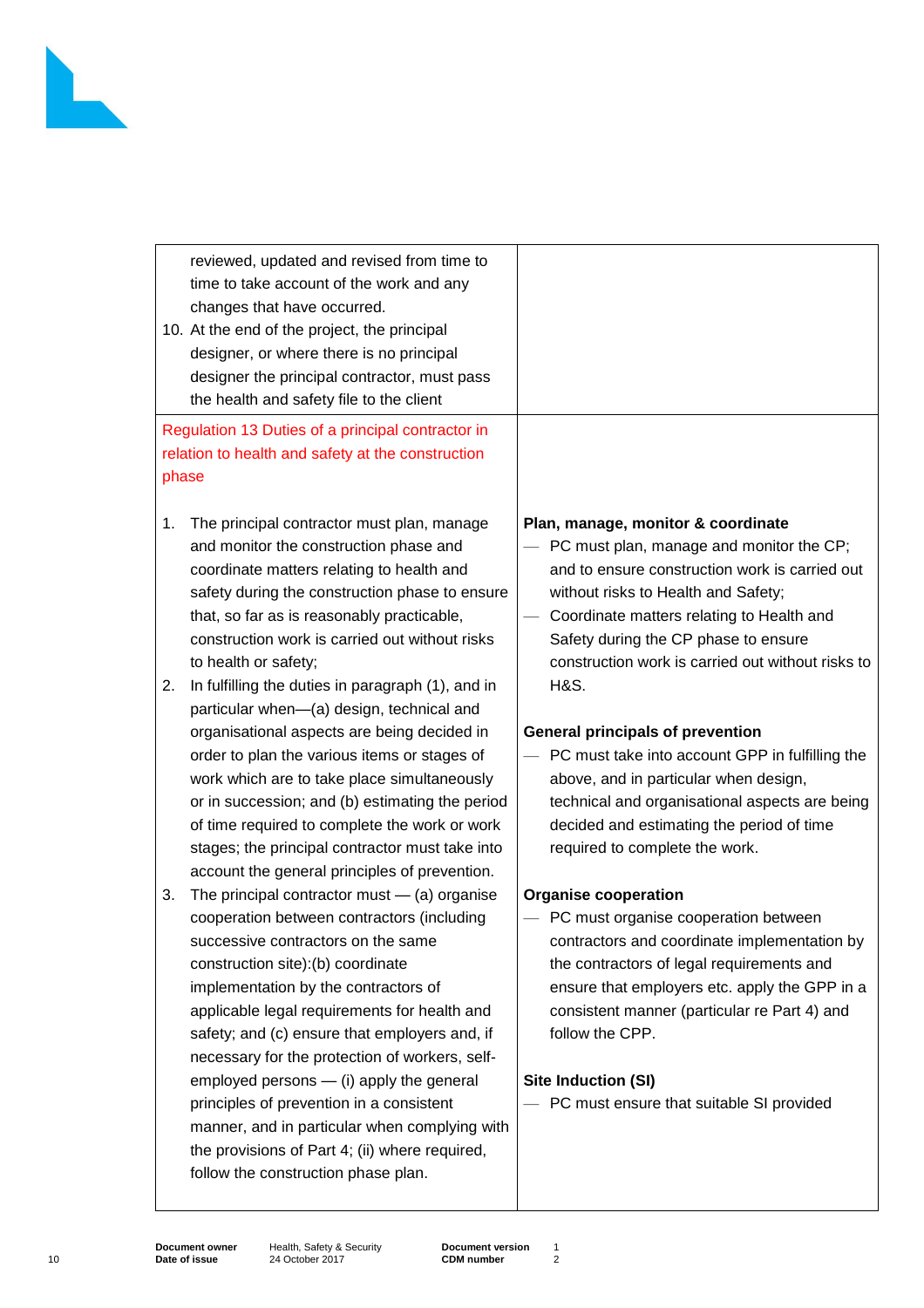

| 4.<br>5. | The principal contractor must ensure that -<br>(a) a suitable site induction is provided; (b) the<br>necessary steps are taken to prevent access<br>by unauthorised persons to the construction<br>site; and (c) facilities that comply with the<br>requirements of Schedule 2 are provided<br>throughout the construction phase.<br>The principal contractor must liaise with the<br>principal designer for the duration of the<br>principal designer's appointment and share<br>with the principal designer information<br>relevant to the planning, management and<br>monitoring of the pre-construction phase and<br>the coordination of health and safety matters<br>during the pre-construction phase | <b>Site Access</b><br>PC must ensure that steps taken to prevent<br>access by unauthorised persons to the<br>construction site.<br><b>Welfare facilities</b><br>$-$ PC must ensure that facilities comply<br>(Schedule 2) throughout the CP.<br><b>Liaison with PD</b><br>PC must liaise with PD for the duration of the<br>PDs appointment and share with PD<br>information relevant to the planning,<br>management and monitoring of the PCP and<br>the coordination of Health and Safety during<br>the PCP |
|----------|-------------------------------------------------------------------------------------------------------------------------------------------------------------------------------------------------------------------------------------------------------------------------------------------------------------------------------------------------------------------------------------------------------------------------------------------------------------------------------------------------------------------------------------------------------------------------------------------------------------------------------------------------------------------------------------------------------------|---------------------------------------------------------------------------------------------------------------------------------------------------------------------------------------------------------------------------------------------------------------------------------------------------------------------------------------------------------------------------------------------------------------------------------------------------------------------------------------------------------------|
|          | Regulation 14 Principal contractor's duties                                                                                                                                                                                                                                                                                                                                                                                                                                                                                                                                                                                                                                                                 |                                                                                                                                                                                                                                                                                                                                                                                                                                                                                                               |
|          | to consult and engage with workers                                                                                                                                                                                                                                                                                                                                                                                                                                                                                                                                                                                                                                                                          |                                                                                                                                                                                                                                                                                                                                                                                                                                                                                                               |
|          |                                                                                                                                                                                                                                                                                                                                                                                                                                                                                                                                                                                                                                                                                                             |                                                                                                                                                                                                                                                                                                                                                                                                                                                                                                               |
|          | The principal contractor must -                                                                                                                                                                                                                                                                                                                                                                                                                                                                                                                                                                                                                                                                             | <b>Worker consultation</b><br>PC must make and maintain arrangements,                                                                                                                                                                                                                                                                                                                                                                                                                                         |
| a)<br>b) | make and maintain arrangements which will<br>enable the principal contractor and workers<br>engaged in construction work to cooperate<br>effectively in developing, promoting and<br>checking the effectiveness of measures to<br>ensure the health, safety and welfare of the<br>workers;<br>consult those workers or their representatives<br>in good time on matters connected with the                                                                                                                                                                                                                                                                                                                  | which will enable PC and workers to<br>cooperate in developing, promoting and<br>checking the effectiveness of measures to<br>ensure health, safety and welfare (HSW) of<br>the workers; PC must consult workers (or<br>reps) in good time on matters connected with<br>the project, which may affect their HSW, in so<br>far as they have not been similarly consulted<br>by their employer;                                                                                                                 |
|          | project which may affect their health, safety or                                                                                                                                                                                                                                                                                                                                                                                                                                                                                                                                                                                                                                                            |                                                                                                                                                                                                                                                                                                                                                                                                                                                                                                               |
|          | welfare, in so far as they or their                                                                                                                                                                                                                                                                                                                                                                                                                                                                                                                                                                                                                                                                         | <b>Supply of documents</b>                                                                                                                                                                                                                                                                                                                                                                                                                                                                                    |
| C)       | representatives have not been similarly<br>consulted by their employer;<br>ensure that those workers or their<br>representatives can inspect and take copies of                                                                                                                                                                                                                                                                                                                                                                                                                                                                                                                                             | PC must ensure workers can inspect and take<br>copies of any information which the PC has, or<br>which these Regulations require to be<br>provided to the PC, which relate to the HSW of                                                                                                                                                                                                                                                                                                                      |
|          | any information which the principal contractor<br>has, or which these Regulations require to be<br>provided to the principal contractor, which<br>relate to the health, safety or welfare of<br>workers at the site, except any information -                                                                                                                                                                                                                                                                                                                                                                                                                                                               | workers at the site. Subject to certain<br>exceptions. See left opposite                                                                                                                                                                                                                                                                                                                                                                                                                                      |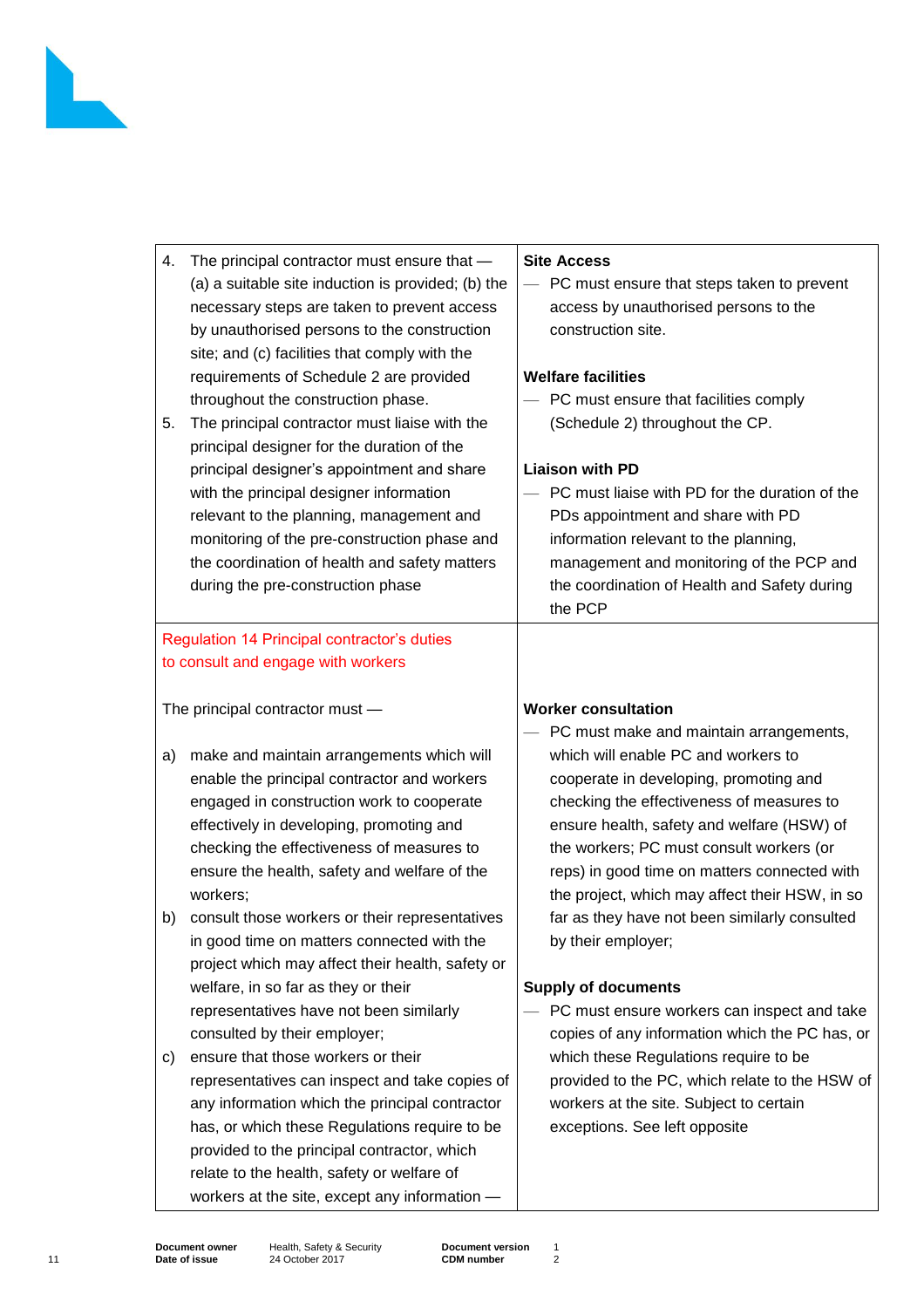

|          | (i) the disclosure of which would be against<br>the interests of national security; (ii) which the<br>principal contractor could not disclose without<br>contravening a prohibition imposed by or<br>under an enactment; (iii) relating specifically to<br>an individual, unless that individual has<br>consented to its being disclosed; (iv) the<br>disclosure of which would, for reasons other<br>than its effect on health, safety or welfare at<br>work, cause substantial injury to the principal<br>contractor's undertaking or, where the<br>information was supplied to the principal<br>contractor by another person, to the<br>undertaking of that other person; (v) obtained<br>by the principal contractor for the purpose of<br>bringing, prosecuting or defending any legal<br>proceedings |                                                                                                                                                                                                                                                |
|----------|------------------------------------------------------------------------------------------------------------------------------------------------------------------------------------------------------------------------------------------------------------------------------------------------------------------------------------------------------------------------------------------------------------------------------------------------------------------------------------------------------------------------------------------------------------------------------------------------------------------------------------------------------------------------------------------------------------------------------------------------------------------------------------------------------------|------------------------------------------------------------------------------------------------------------------------------------------------------------------------------------------------------------------------------------------------|
|          | <b>Regulation 15 Duties of contractors</b>                                                                                                                                                                                                                                                                                                                                                                                                                                                                                                                                                                                                                                                                                                                                                                 |                                                                                                                                                                                                                                                |
| 1.<br>2. | A contractor must not carry out construction<br>work in relation to a project unless satisfied<br>that the client is aware of the duties owed by<br>the client under these Regulations.                                                                                                                                                                                                                                                                                                                                                                                                                                                                                                                                                                                                                    | <b>Client awareness</b><br>Contractor must not carry out construction<br>work unless satisfied client is aware of the<br>duties owed by client under these Regulations.                                                                        |
| 3.       | A contractor must plan, manage and monitor<br>construction work carried out either by the<br>contractor or by workers under the<br>contractor's control, to ensure that, so far as is<br>reasonably practicable, it is carried out without<br>risks to health and safety.<br>Where there is more than one contractor                                                                                                                                                                                                                                                                                                                                                                                                                                                                                       | Plan, manage and monitor<br>Contractor must plan, manage and monitor<br>construction work carried out either by the<br>contractor or by workers under their control to<br>ensure that it is carried out without risks to<br>Health and Safety. |
|          | working on a project, a contractor must<br>comply with $-$ (a) any directions given by the<br>principal designer or the principal contractor;<br>and (b) the parts of the construction phase<br>plan that are relevant to that contractor's work<br>on the project.                                                                                                                                                                                                                                                                                                                                                                                                                                                                                                                                        | Directions from PC or PD or CPP<br>Where >1 contractor must comply with any<br>directions given by the PD or the PC and the<br>parts of the CPP that are relevant to that<br>contractor's work on the project.                                 |
| 4.       | If there is only one contractor working on the<br>project, the contractor must take account of<br>the general principles of prevention when (a)<br>design, technical and organisational aspects                                                                                                                                                                                                                                                                                                                                                                                                                                                                                                                                                                                                            | <b>General principles of prevention</b><br>Where only one contractor must take account<br>of the GPP when design, technical and                                                                                                                |

are being decided in order to plan the various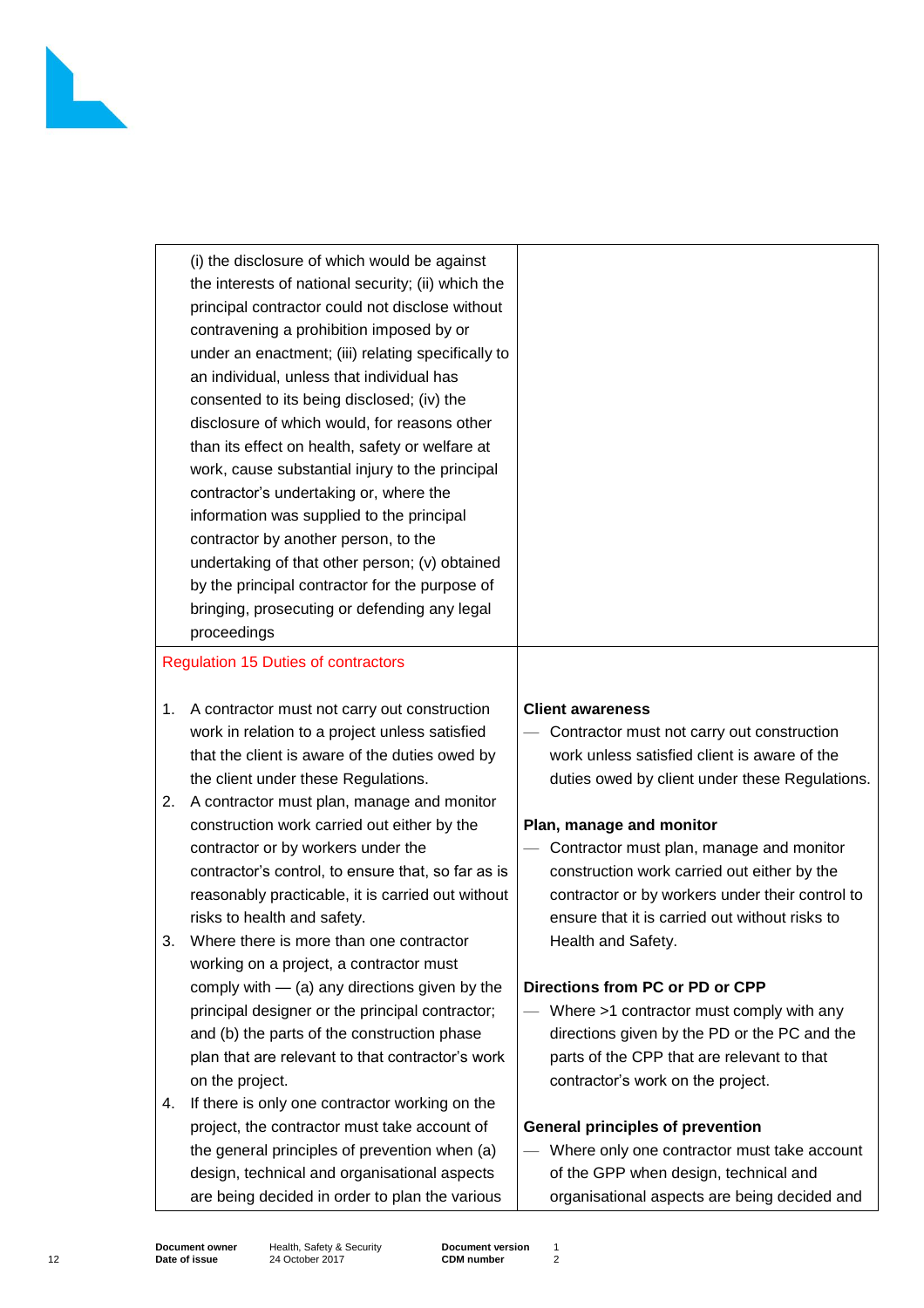

items or stages of work which are to take place simultaneously or in succession; and (b) estimating the period of time required to complete the work or work stages.

- 5. If there is only one contractor working on the project, the contractor must draw up a construction phase plan, or make arrangements for a construction phase plan to be drawn up, as soon as is practicable prior to setting up a construction site.
- 6. The construction phase plan must fulfil the requirements of regulation 12(2).
- 7. A contractor must not employ or appoint a person to work on a construction site unless that person has, or is in the process of obtaining, the necessary skills, knowledge, training and experience to carry out the tasks allocated to that person in a manner that secures the health and safety of any person working on the construction site.
- 8. A contractor must provide each worker under their control with appropriate supervision, instructions and information so that construction work can be carried out, so far as is reasonably practicable, without risks to health and safety.
- 9. The information provided must include  $-$  (a) a suitable site induction, where not already provided by the principal contractor; (b) the procedures to be followed in the event of serious and imminent danger to health and safety; (c) information on risks to health and safety  $-$  (i) identified by the risk assessment under regulation 3 of the Management Regulations, or (ii) arising out of the conduct of another contractor's undertaking and of which the contractor in control of the worker ought reasonably to be aware; and (d) any other information necessary to enable the worker to comply with the relevant statutory provisions.

when estimating the period of time required to complete the work.

# **Construction phase plan**

Where only one contractor must draw up a CPP, or make arrangements for a CPP to be drawn up, as soon as is practicable prior to setting up a construction site. CPP must fulfil the requirements of Reg 12

# **Skills, knowledge & training**

Contractor must not employ or appoint a person to work on site unless has (or in the process of obtaining) the necessary skills, knowledge, training and experience to carry out the tasks allocated in a manner that secures the Health and Safety of any person working onsite.

# **Supervision, Instruction & Information (SII)**

- Contractor must provide each worker under Their control with appropriate SII so the construction work can be carried out without risks to Health and Safety and must include: Site induction, where not already provided by PC;
- Procedures to be followed in the event of serious and imminent danger to health and safety;
- Information on risks to H&S identified by the MHSW risk assessment or arising out of the conduct of another contractor's undertaking; and
- Any other information necessary to enable the worker to comply with relevant statutory provisions.

## **Site access**

Contractor must not begin work on site unless steps taken to prevent access by unauthorised persons.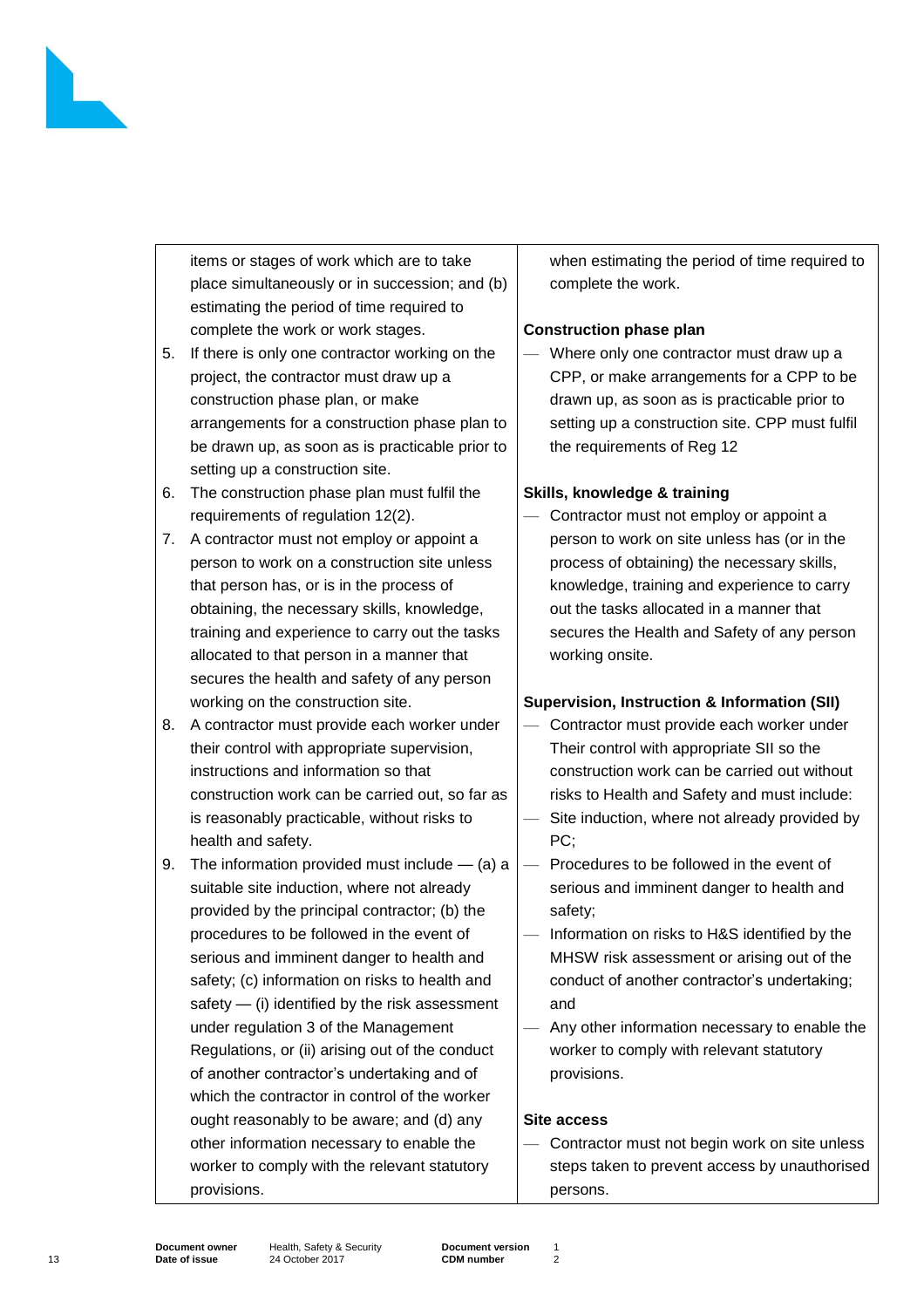

|    | 10. A contractor must not begin work on a<br>construction site unless reasonable steps<br>have been taken to prevent access by<br>unauthorised persons to that site.<br>11. A contractor must ensure, so far as is<br>reasonably practicable, that the requirements<br>of Schedule 2 are complied with so far as they<br>affect the contractor or any worker under that<br>contractor's control. | <b>Welfare facilities</b><br>Contractor must ensure that the requirements<br>of Schedule 2 are complied with so far as they<br>affect the contractor or any worker under that<br>contractor's control |
|----|--------------------------------------------------------------------------------------------------------------------------------------------------------------------------------------------------------------------------------------------------------------------------------------------------------------------------------------------------------------------------------------------------|-------------------------------------------------------------------------------------------------------------------------------------------------------------------------------------------------------|
|    | Schedule 3 Regulation 12(2) Work involving                                                                                                                                                                                                                                                                                                                                                       | <b>Particular risks</b>                                                                                                                                                                               |
|    | particular risks                                                                                                                                                                                                                                                                                                                                                                                 | Collapse of excavation work etc.;                                                                                                                                                                     |
|    |                                                                                                                                                                                                                                                                                                                                                                                                  | Falling from height;                                                                                                                                                                                  |
| 1. | Work which puts workers at risk of burial                                                                                                                                                                                                                                                                                                                                                        | Substances with particular danger;                                                                                                                                                                    |
|    | under earth falls, engulfment in swampland or                                                                                                                                                                                                                                                                                                                                                    | Substances requiring health monitoring;                                                                                                                                                               |
|    | falling from a height, where the risk is                                                                                                                                                                                                                                                                                                                                                         | lonizing radiations work;                                                                                                                                                                             |
|    | particularly aggravated by the nature of the                                                                                                                                                                                                                                                                                                                                                     | High voltage power lines work near;                                                                                                                                                                   |
|    | work or processes used or by the environment                                                                                                                                                                                                                                                                                                                                                     | - Work with risk of drowning;                                                                                                                                                                         |
|    | at the place of work or site;                                                                                                                                                                                                                                                                                                                                                                    | Wells, underground earthworks and tunnel                                                                                                                                                              |
| 2. | Work, which puts workers at risk from                                                                                                                                                                                                                                                                                                                                                            | work;                                                                                                                                                                                                 |
|    | chemical or biological substances constituting                                                                                                                                                                                                                                                                                                                                                   | Diving with air supply;                                                                                                                                                                               |
|    | a particular danger to the safety or health of                                                                                                                                                                                                                                                                                                                                                   | Compressed air work in caissons;                                                                                                                                                                      |
|    | workers or involving a legal requirement for                                                                                                                                                                                                                                                                                                                                                     | Explosives use; and                                                                                                                                                                                   |
|    | health monitoring;                                                                                                                                                                                                                                                                                                                                                                               | Assembly or dismantling heavy prefabricated                                                                                                                                                           |
| 3. | Work with ionizing radiation requiring the                                                                                                                                                                                                                                                                                                                                                       | components                                                                                                                                                                                            |
|    | designation of controlled or supervised areas                                                                                                                                                                                                                                                                                                                                                    |                                                                                                                                                                                                       |
|    | under regulation 16 of the Ionising Radiations                                                                                                                                                                                                                                                                                                                                                   | <b>Editors note:</b>                                                                                                                                                                                  |
|    | Regulations 1999;                                                                                                                                                                                                                                                                                                                                                                                | These particular risks are as detailed in the                                                                                                                                                         |
| 4. | Work near high voltage power lines;                                                                                                                                                                                                                                                                                                                                                              | relevant EU Directive and could be more simply                                                                                                                                                        |
| 5. | Work exposing workers to the risk of                                                                                                                                                                                                                                                                                                                                                             | summarised as:                                                                                                                                                                                        |
|    | drowning;                                                                                                                                                                                                                                                                                                                                                                                        | Excavation work etc. (1)<br>Work at height (1)                                                                                                                                                        |
| 6. | Work on wells, underground earthworks and<br>tunnels;                                                                                                                                                                                                                                                                                                                                            | Lifting operations (10)                                                                                                                                                                               |
| 7. | Work carried out by divers having a system of                                                                                                                                                                                                                                                                                                                                                    | Substances hazardous to health (2)                                                                                                                                                                    |
|    | air supply;                                                                                                                                                                                                                                                                                                                                                                                      | High voltage lines (4)                                                                                                                                                                                |
| 8. | Work carried out by workers in caissons with a                                                                                                                                                                                                                                                                                                                                                   | Drowning risk e.g. work over water (5)                                                                                                                                                                |
|    | compressed air atmosphere;                                                                                                                                                                                                                                                                                                                                                                       | Ionising radiations work (3)                                                                                                                                                                          |
| 9. | Work involving the use of explosives;                                                                                                                                                                                                                                                                                                                                                            | Confined spaces e.g. tunnelling etc. (6)                                                                                                                                                              |
|    | 10. Work involving the assembly or dismantling of                                                                                                                                                                                                                                                                                                                                                | Diving (7)                                                                                                                                                                                            |
|    | heavy prefabricated components                                                                                                                                                                                                                                                                                                                                                                   | Compressed air in caissons (8)                                                                                                                                                                        |
|    |                                                                                                                                                                                                                                                                                                                                                                                                  | Explosives (9)                                                                                                                                                                                        |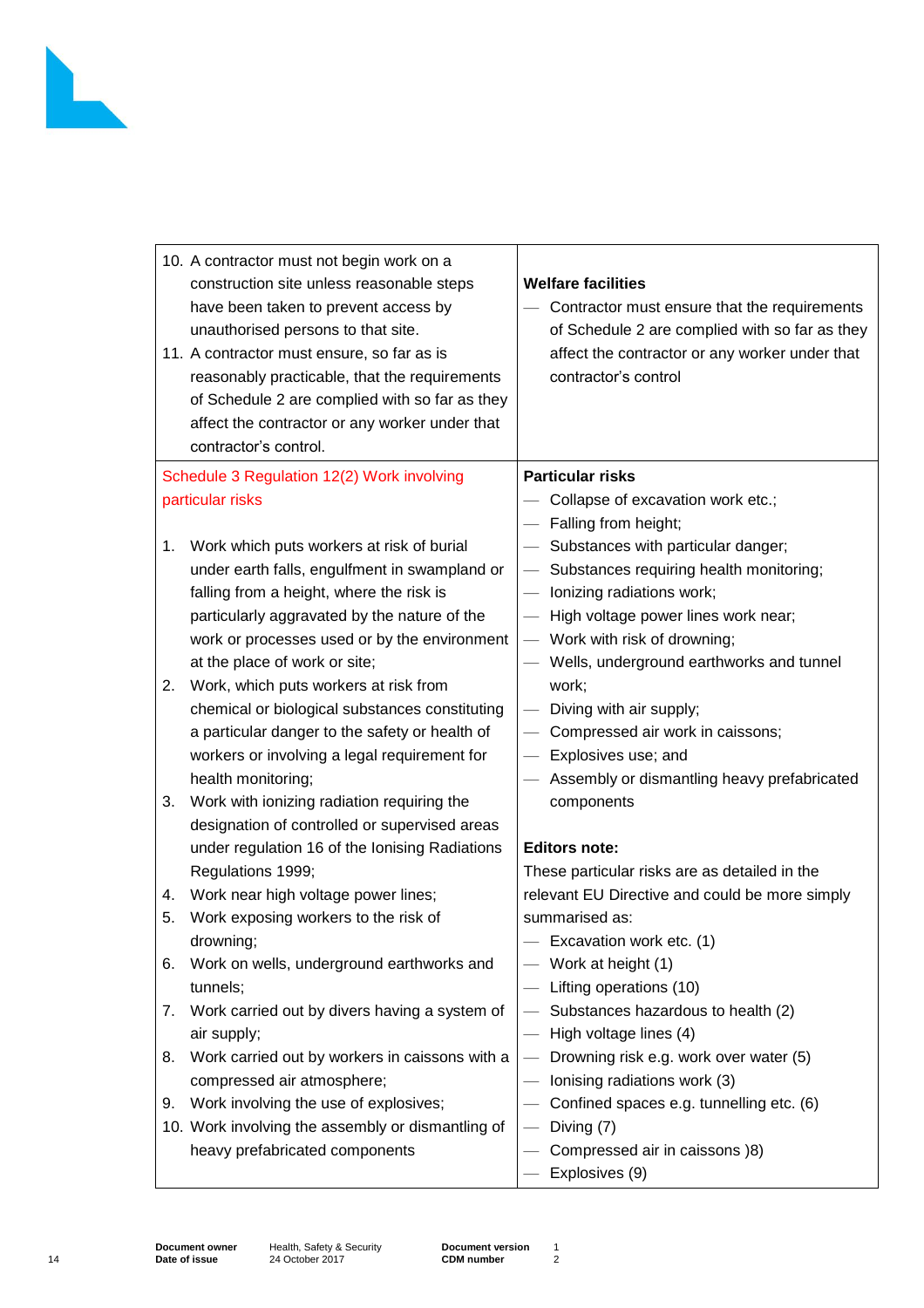### **Regulation 2 Interpretation**

(1) In these Regulations —

"**the 1974 Act**" means the Health and Safety at Work etc. Act 1974;

"**the 2007 Regulations**" means the Construction (Design and Management) Regulations 2007; "**the Management Regulations**" means the Management of Health and Safety at Work Regulations 1999;

"**business**" means a trade, business or other undertaking (whether for profit or not);

"**client**" means any person for whom a project is carried out;

"**construction phase**" means the period of time beginning when construction work in a project starts and ending when construction work in that project is completed;

"**construction phase plan**" means a plan drawn up under regulations 12 or 15;

"**construction site**" includes any place where construction work is being carried out or to which the workers have access but does not include a workplace within the site which is set aside for purposes other than construction work;

"**construction work**" means the carrying out of any building, civil engineering or engineering construction work and includes—

(a)the construction, alteration, conversion, fitting out, commissioning, renovation, repair, upkeep, redecoration or other maintenance (including cleaning which involves the use of water or an abrasive at high pressure, or the use of corrosive ortoxic substances), de-commissioning, demolition or dismantling of a structure;

(b)the preparation for an intended structure, including site clearance, exploration, investigation (but not site survey) and excavation (but not pre-construction archaeological investigations), and the clearance or preparation of the site or structure for use or occupation at its conclusion;

(c)the assembly on site of prefabricated elements to form a structure or the disassembly on site of the prefabricated

elements which, immediately before such disassembly, formed a structure;

(d)the removal of a structure ,or of any product or waste resulting from demolition or dismantling of a structure, or from disassembly of prefabricated elements which immediately before such disassembly formed such a structure;

(e)the installation, commissioning, maintenance, repair or removal of mechanical, electrical, gas, compressed air,

hydraulic, telecommunications, computer or similar services which are normally fixed within or to a structure, but does not include the exploration for, or extraction of, mineral resources, or preparatory activities carried out at a place where such exploration or extraction is carried out;

"**contractor**" means any person (including a non-domestic client) who, in the course or furtherance of a business, carries out, manages or controls construction work;

"**design**" includes drawings, design details, specifications and bills of quantities (including specification of articles or substances) relating to a structure, and calculations prepared for the purpose of a design; "**designer**" means any person (including a client, contractor or other person referred to in these Regulations) who in the course or furtherance of a business— (a)prepares or modifies a design; or (b)arranges for, or instructs, any person under their control to do so, relating to a structure, or to a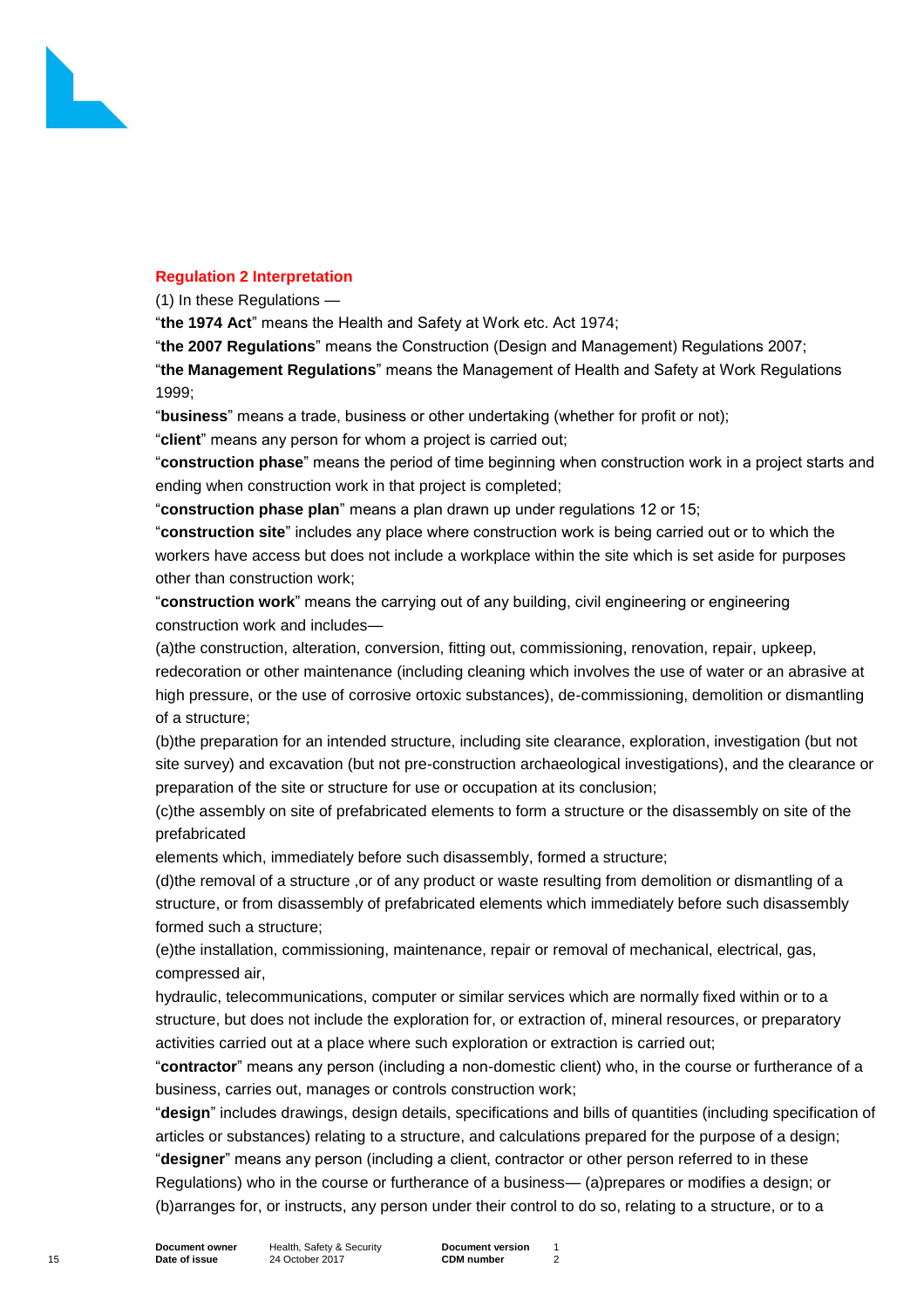

product or mechanical or electrical system intended for a particular structure, and a person is deemed to prepare a design where a design is prepared by a person under their control; "**domestic client**" means a client for whom a project is being carried out which is not in the course or furtherance of a business of that client; "**excavation**" includes any earthwork, trench, well, shaft, tunnel or underground working; "**the general principles of prevention**" means the general principles of prevention specified in Schedule 1 to the Management Regulations; "**health and safety file**" means a file prepared under regulation 12(5);"**inspector for the Executive**" means an inspector within the meaning given in section 53(1) of the 1974 Act; "**loading bay**" means any facility for loading or unloading; "**place of work**" means any place which is used by any person at work for the purposes of construction work or for the purposes of any activity arising out of or in connection with construction work;

"**pre-construction information**" means information in the client's possession or which is reasonably obtainable by or on

behalf of the client, which is relevant to the construction work and is of an appropriate level of detail and proportionate to

the risks involved, including  $-(a)$  information about  $-(i)$  the project; (ii) planning and management of the project;(iii)

health and safety hazards, including design and construction hazards and how they will be addressed; and (b) information

in any listing health and safety file; "pre-construction phase" means any period of time during which design or preparatory work is carried out for a project and may continue during the construction phase; "principal contractor" means the contractor appointed under regulation 5(1)(b) to perform specified duties in regulations 12 to 14;"principal designer" means the designer appointed under regulation 5 (1)(a) to perform specified duties in regulations 11 and 12; "project" means a project which includes or is intended to include construction work and includes all planning, design, management or other work involved in a project until the end of the construction phase; "site rules" means rules which are drawn up for a particular construction site and are necessary for health or safety purposes; "structure" means — (a) any building, timber, masonry, metal or reinforced concrete structure, railway line or siding, tramway line, dock, harbour, inland navigation, tunnel, shaft, bridge, viaduct, waterworks, reservoir, pipe or pipeline, cable, aqueduct, sewer, sewage works, gasholder, road, airfield, sea defence works, river works, drainage works, earthworks, lagoon, dam, wall, caisson, mast, tower, pylon, underground tank, earth retaining structure or structure designed to preserve or alter any natural feature, and fixed plant; (b)any structure similar to anything specified in paragraph (a);(c)any formwork, falsework, scaffold or other structure designed or used to provide support or means of access during construction work, and any reference to a structure includes part of a structure; "traffic route" means a route for pedestrian traffic or for vehicles and includes any doorway, gateway, loading bay or ramp; "vehicle" includes any mobile work equipment; "work equipment" means any machinery, appliance, apparatus, tool or installation for use at work (whether exclusively or not); "working day" means any day on which construction work takes place; "workplace" means a workplace within the meaning of regulation 2(1) of the Workplace (Health, Safety and Welfare) Regulations 1992 other than a construction site. (2) Any reference in these Regulations to a plan, rule, document, report or copy includes a copy or electronic version, which is — (a) capable of being retrieved or reproduced when required; and (b) secure from loss or unauthorised interference.

**Document owner** Health, Safety & Security **Document version** 1<br> **Date of issue** 24 October 2017 **CDM number** 2